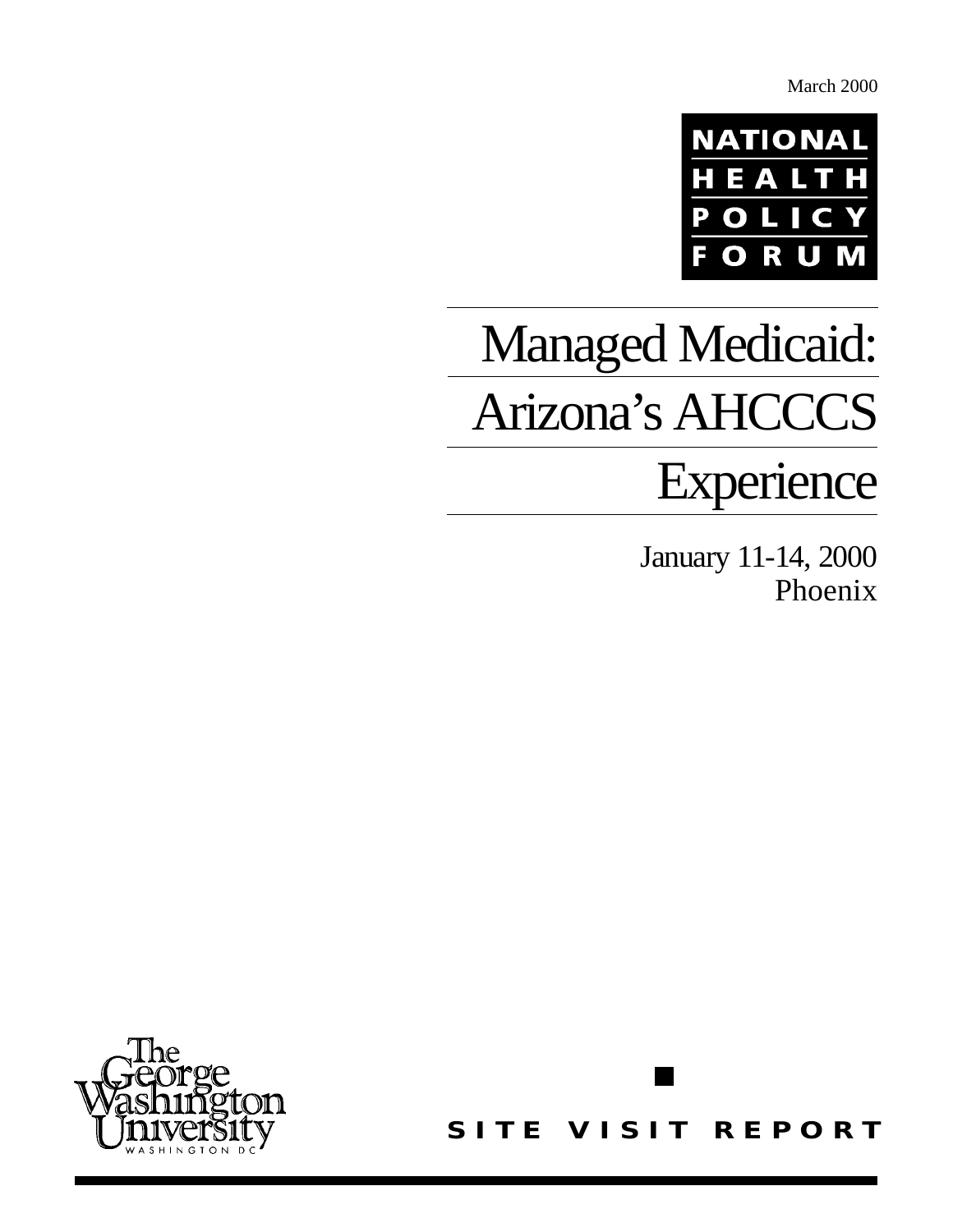## **Contents**

| Biographical Sketches— |
|------------------------|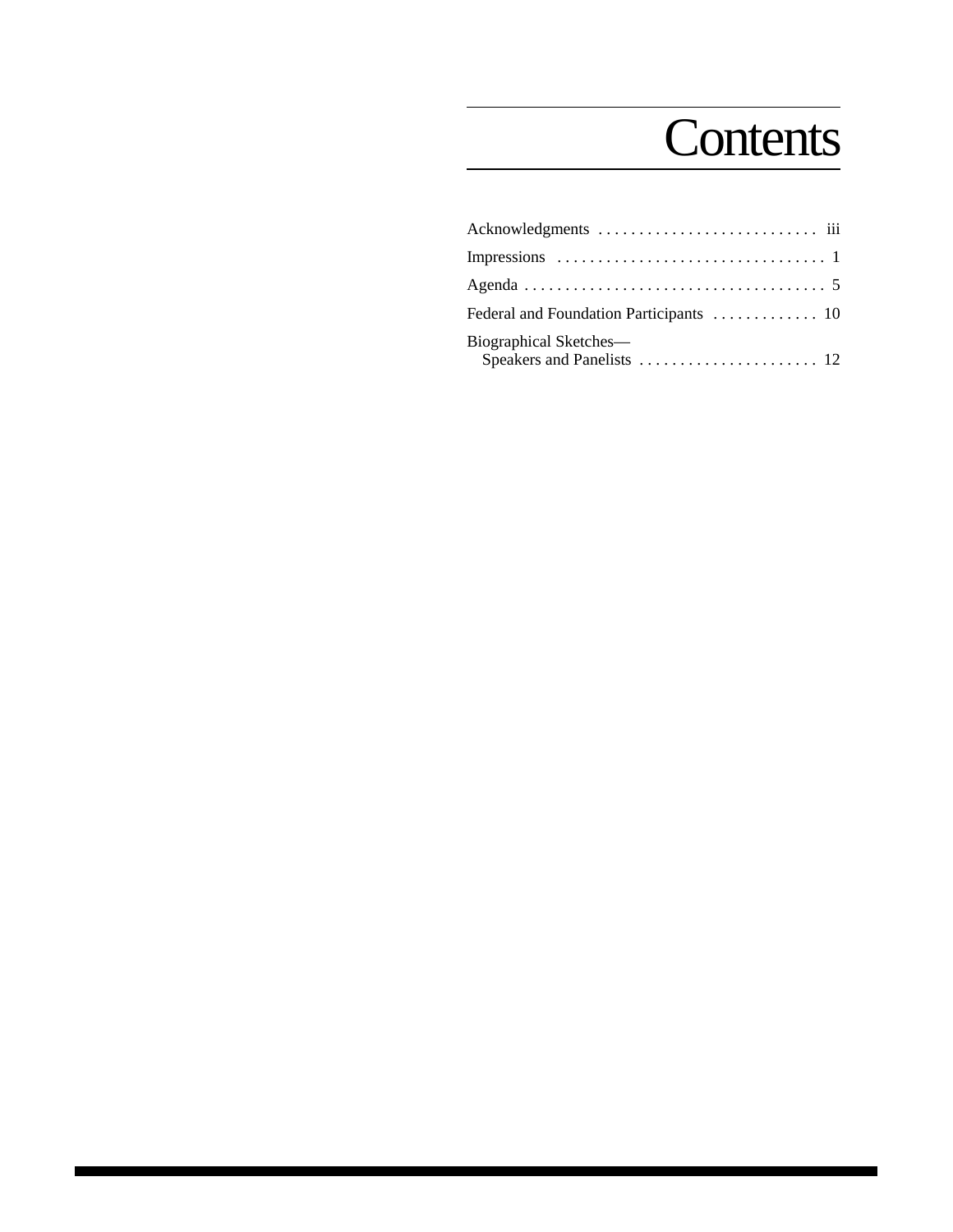## Acknowledgments

"Managed Medicaid: Arizona's AHCCCS Experience" was the first of two planned site visits to look at Arizona's state-run health care programs. The second, tentatively planned for late 2001, will focus on the Arizona Long-Term Care System. Both visits are possible through the generosity of the Flinn Foundation, along with core support provided by the Robert Wood Johnson and W. K. Kellogg Foundations. The Forum is grateful to Flinn executive director John Murphy for his support, guidance, enthusiasm, and hospitality. Mary Sue Snyder, executive assistant, organized an elegant reception, which gave the site visit party the honor of being the first guests in the brand-new Flinn Foundation building.

To the many panelists and speakers who shared time and knowledge with site visitors, the Forum owes great thanks. Planning the visit was smoothed considerably by the wisdom and kindness of Monte DuVal, M.D. Len Kirschner, M.D., also stood ready to help with answers and advice.

The Forum is indebted to the AHCCCS staff for their willingness to be on display for Washington visitors and their genuine cooperation and ample assistance. Phyllis Biedess, Lynn Dunton, and Branch McNeal especially devoted much time and attention to ensuring that site visitors had a rewarding experience.

Dimension and perspective were added to the site visit through on-site meetings with executives of organizations involved with AHCCCS. The Forum deeply appreciates their hospitality and thanks those who arranged to host us: Reg Ballantyne, Bob Conaway, and Anne Ford at PMH Health Resources, Inc.; Mike Klimansky and Carol Gwilt at Arizona Physicians IPA; and Kathy Byrne and Carol McCracken at Mercy Care.

On the Forum staff, Judith Moore, Lisa Sprague, and Nora Super Jones organized the site visit and wrote this report. Judith Miller Jones offered guidance and her legendary network of contacts. Dagny Wolf directed site visit logistics with her exceptional capability and cheer. Moira Muccio Secrest and Diane Harvey assisted with financing and administrative support, while Michele Black edited and managed publication of this report.

As always, the Forum would like to thank the federal site visitors for their insight, enthusiasm and concord.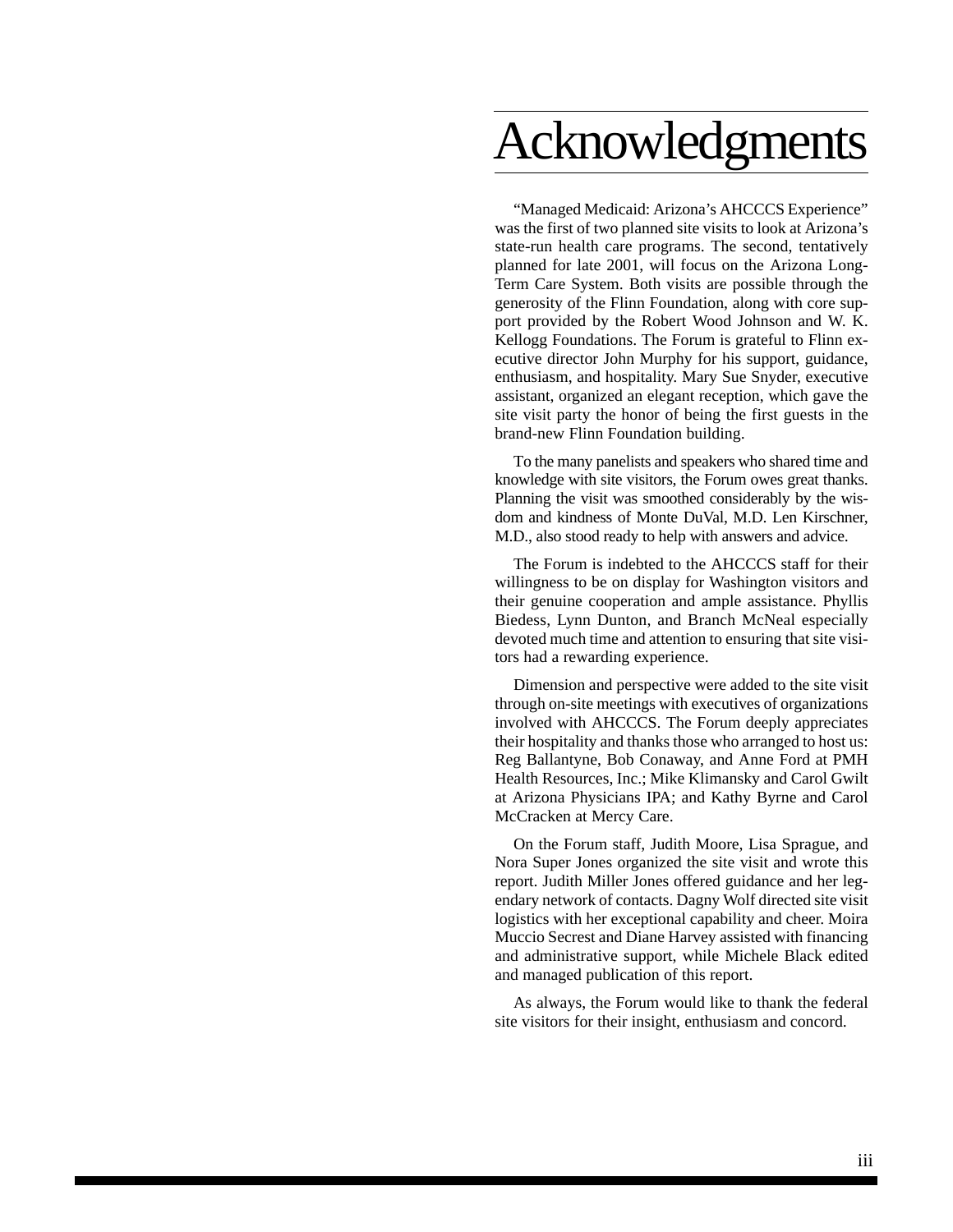## Managed Medicaid: Arizona's AHCCCS Experience

#### **BACKGROUND**

Though Arizona was the last state to establish a Medicaid program, the Arizona Health Care Cost Containment System (AHCCCS), now in its 18th year, is looked to as a model of Medicaid managed care. One Phoenix doctor postulated, "We were so far behind we got ahead." The National Health Policy Forum decided to examine the AHCCCS program in depth as well as in its larger healthcare context in a pair of site visits. The objectives were to see what worked, what did not, and what features might be exportable to other communities. The first site visit focused on acute care services, while a second (tentatively scheduled for 2001) will look at long-term care.

#### **The Evolution of AHCCCS**

Until October 1982, health care for the indigent was provided by Arizona counties. Mindful of the growing fiscal burden at the county level and of the availability of federal dollars to provide relief, the governor and legislature actively began to consider Medicaid proposals. One school favored a fee-for-service program, as most other states had established, but others worried that fee-forservice afforded too little ability to control costs and to provide care in appropriate settings (such as a doctor's office rather than an emergency room). After much debate, legislators voted in favor of a statewide Medicaid managed care system based on capitated contracts with health plans.

The Medicaid portion of AHCCCS (which also now provides services under programs such as Federal Emergency Services and the State Children's Health Insurance Program (SCHIP)) has operated under a series of Section 1115 research and demonstration waivers since inception. Initial approval from the Health Care Financing Administration (HCFA) came just three months before the program's scheduled implementation date. Insufficient time to build an organization and train staff was a key factor in a rocky start for AHCCCS.

The first few years were difficult, as AHCCCS tried to learn managed care while at the same time negotiating with plans, assessing provider networks, and developing administrative systems. Employing a private contractor, also inexperienced with prepaid managed care plans, was

not a successful improvement strategy. No other statewide managed care programs existed to serve as examples. During the same learning period, AHCCCS had to assume new responsibilities, such as operating a state-funded program for indigents who did not qualify for Medicaid. However, in the mid-1980s, under new management, AHCCCS stabilized. Long-term care services were added in 1987, behavioral health in 1989, and KidsCare (the SCHIP program) in 1998. Through the years, AHCCCS's competitive bidding and contracting processes, as well as its information systems, have become more sophisticated.

In 1999, AHCCCS served a Medicaid population of some 320,000, plus another 22,000 in state-funded programs. SCHIP enrollment was roughly 28,000. The eligibility level for Medicaid is approximately one-third of the federal poverty level (FPL). A ballot initiative to raise the state level to 100 percent of FPL passed 71 percent to 29 percent in 1996, but has never been implemented. As of 1997, Medicaid expenditures per capita were \$2,384 in Arizona, compared with a national average of \$3,581.

#### **The Phoenix Market**

Arizona experienced 30 percent population growth in the 1990s, an expansion attributable more to migration from the Midwest as well as Mexico—than to birth. Over 60 percent of the state's population resides in Maricopa County, the greater Phoenix area. Population is not constant year-round, however; an "accordian" effect is created by a significant number of seasonal residents.

 Employment concentrates in service industries, especially tourism, and small business. Jobs in these categories very often do not include health insurance. Unemployment is very low (2.7 percent in Phoenix in 1998), but per capita income is well below the national average, and a substantial percentage of citizens live in poverty. Thus it is not surprising that many in Arizona are uninsured. Indeed, according to a recent analysis of Current Population Survey data by the Urban Institute, Arizona's percentage of uninsured non-elderly persons, 28.1 percent, is the highest in the nation.

Forty-six percent of the AHCCCS population is in Maricopa County, where they are served by six health plans. Most of these contractors are Medicaid-only plans,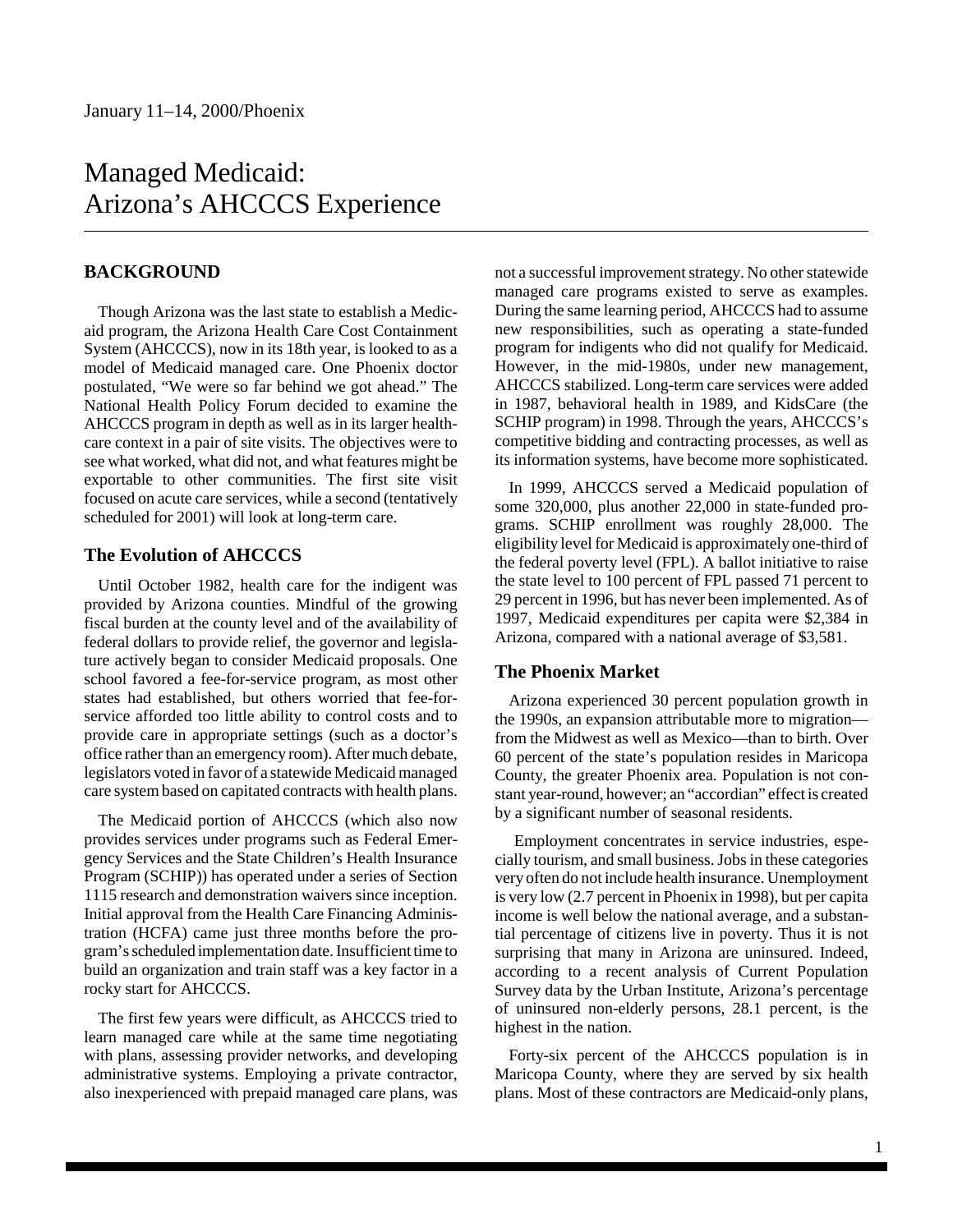and are locally based. (An exception only recently is Arizona Physicians IPA; founded as an AHCCCS plan, it was recently bought by United HealthCare.) Though managed care has been the norm in AHCCCS for many years, the national backlash and calls to expand patients' rights have produced some local echo. Managed care penetration in the market as a whole is approximately 60 percent.

Neither physicians nor employers are historically cohesive groups in Phoenix. Physicians are still largely in solo or small-group practices and do not have a particularly vocal professional society. Large employers, headquartered elsewhere in the country, do not provide strong leadership on policy issues.

#### **PROGRAM**

On January 11, site visitors attended an introductory briefing session and a reception hosted by the Flinn Foundation. The next morning they participated in indepth discussions of various aspects of AHCCCS: its history, competitive bidding and contracting practices, waiver status, performance measurement systems, and administration of KidsCare. Later in the day, visitors had an opportunity to discuss additional issues and pursue questions with the AHCCCS director and senior members of her staff at the AHCCCS offices.

Site visitors met with three AHCCCS contracting health plans. Arizona Physicians IPA (APIPA), by far the largest and historically the most influential plan, is adjusting to its new role as part of a large national managed care company. Some of its signature outreach programs, such as a clothing exchange for mothers bringing children for immunization, have been de-emphasized. APIPA retains its name, which is widely recognized. It currently enrolls approximately 140,000 AHCCCS beneficiaries. During a visit to the plan's administrative offices, APIPA officials walked site visitors through their pharmacy management program and described the collection, reporting, and use of encounter data.

A second plan was Phoenix Health Plan, presented as one part of PMH Health Systems, Inc., which provides a variety of services to AHCCCS. PMH executives attribute the survival of Phoenix Memorial Hospital—their centerpiece and one of the few locally owned hospitals left in Phoenix—to successful integration of the financing and delivery of care. They acknowledge, however, that their attempt to integrate the two elements of delivery, hospitals and doctors, through the purchase of physician practices was not a success and was jettisoned.

PMH executives reported a good relationship with AHCCCS. "These are people we see every day, not a voice that answers an 800 number," said a PMH physician,

going on to observe that most doctors see AHCCCS as "just another health plan."

Finally, site visitors heard from the president and the medical director of the second-largest AHCCCS contractor, Mercy Care. The two discussed AHCCCS's strengths and weaknesses, and gave the group Mercy Care's perspective on quality measurement and behavioral health programs.

The site visit concluded with a Friday morning wrap-up session that included commentary by the current and two former directors of AHCCCS. Points raised in consideration of "lessons learned" are summed up in the following section.

#### **IMPRESSIONS**

#### $\blacksquare$

*A number of factors have contributed to AHCCCS's accomplishments:*

- *There was no earlier fee-for-service Medicaid program to sustain, dismantle or compete with.* Arizona chose managed care as its initial approach to Medicaid. This enabled the development of a real systems approach to care, with the opportunity to design and refine cost containment measures over the years and the power to collect data from contracting plans that would enable quality measurement as well as cost containment.
- $\blacksquare$  *There have been and still are close working relationships among AHCCCS, plans, and providers.* The health care community in Phoenix is strongly interconnected, especially in that the same people have been, by turns, employed by AHCCCS and health plans. The architects of AHCCCS's turnaround in the mid-1980s are still active in the Phoenix market. As noted above, providers do not think of AHCCCS as a distant bureaucracy. The agency routinely surveys provider as well as beneficiary satisfaction.
- $\blacksquare$  *AHCCCS was given time to recover from its early stumbles and to develop the infrastructure necessary to operate effectively.* An AHCCCS executive observed that it takes considerable time to build trust relationships, a knowledge base, and appropriate systems. AHCCCS has in many instances learned by doing and made improvements in its processes over time.
- $\blacksquare$  *Mandatory enrollment and auto-assignment limit adverse selection and encourage care management.* Plans have an incentive to bid for AHCCCS contracts, in that a limited number of winning plans will share a captive population, some of whom will enroll in a particular plan by choice and more who are auto-assigned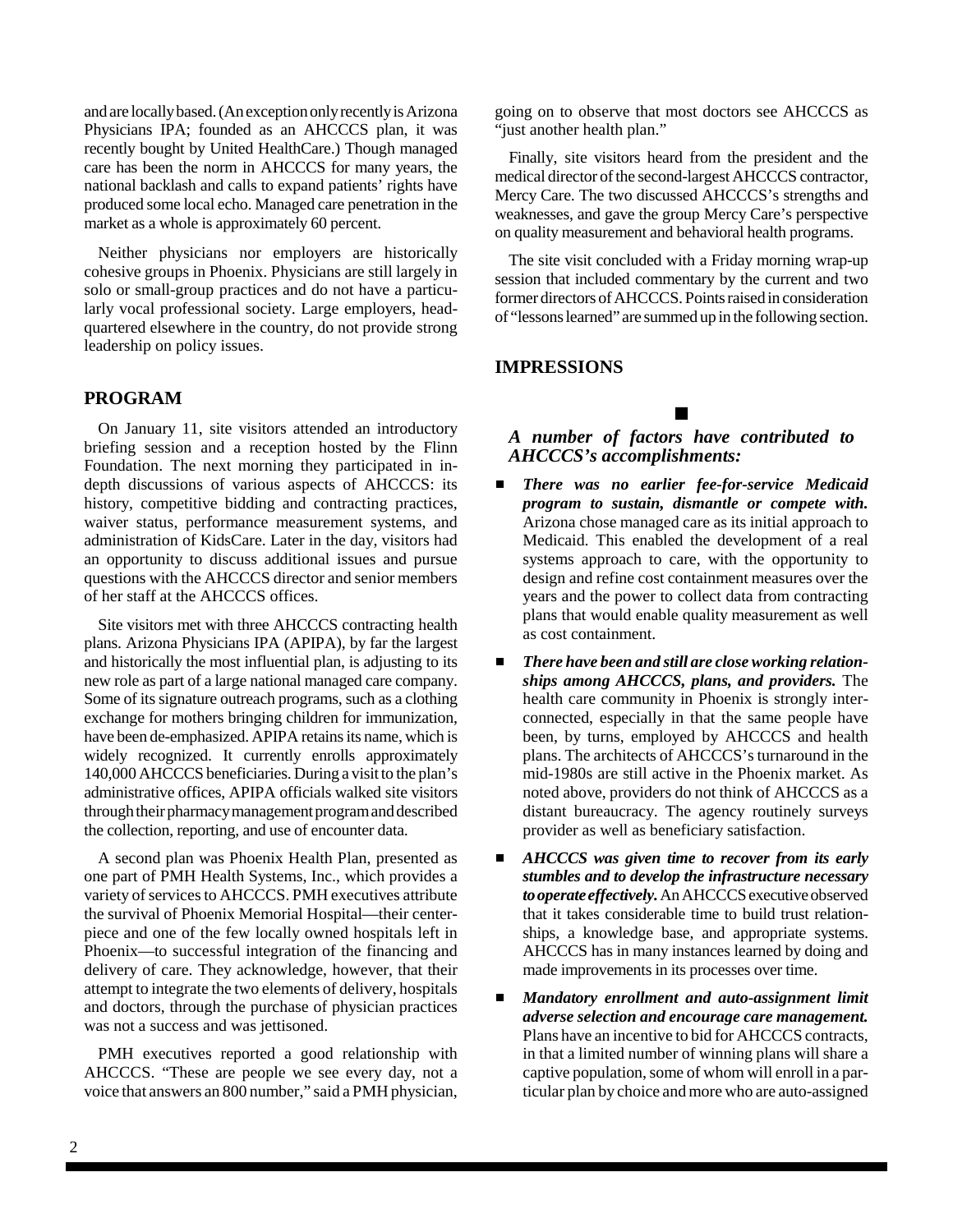by the agency. Beneficiaries do turn over because of changes in their eligibility status, but they rarely exercise their option to change plans within AHCCCS. Thus it is in plans' best interests to manage care, especially chronic care, for the patients they have. In addition, a stop-loss policy assures plans that they will not bear the full burden of outlier cases.

- $\blacksquare$  *AHCCCS is a mainstream program, marked by public-private collaboration.* In large measure—but not exclusively—because of market-based reimbursement rates, Arizona providers are willing participants in AHCCCS plans. Beneficiaries thus have access to a full range of mainstream providers, which presumably reduces the stigma of Medicaid participation, as well as perhaps raising the quality of care.
- $\blacksquare$  *The state plays the role of sophisticated purchaser as well as that of regulator.* AHCCCS has had to develop an effective competitive bidding process. While there have been ups and downs—the program's 1994 request for proposals is frequently cited as dysfunctional—AHCCCS has learned to negotiate, to price realistically, and to determine an optimal number of plans in a region.
- *AHCCCS has invested in high-quality information systems.* Data processing capabilities allow AHCCCS to be more efficient in tracking eligibility, qualityrelated performance measures, and expenditures. The state requires all contracting plans to submit patient encounter data to the agency. It does seem that more and better analysis and communication of this information to plans and consumers are warranted and appropriate to help to consumers in making choices based on outcomes.

#### $\blacksquare$

#### *AHCCCS still has room for improvement.*

- $\blacksquare$  *Quality measurement is still in an early stage of development.* AHCCCS must be commended for making quality of care part of its ongoing monitoring and assessment of health plans and service delivery generally. Still, some providers feel that AHCCCS lacks medical expertise on its staff and does not have a sufficiently strong clinical focus. And, while the agency provides some feedback to providers, provider groups do their own physician profiling and performance assessment. As noted above, the beneficiary is not considered part of the communication process.
- *AHCCCS has become more bureaucratic over the years.* The agency's emphasis seems to be shifting away from the role of purchaser to that of regulator.

There is a tension between the countervailing benefits of free competition and stability or predictability; at this time, the latter carries more weight.

 $\blacksquare$  *There needs to be an exit strategy for programs with Section 1115 waivers.* After 18 years of operation, it is difficult to justify continuing to label AHCCCS a demonstration program. On the other hand, forcing it into the mainstream Medicaid mold would surely demolish much of what it has built.

### $\blacksquare$

#### *KidsCare builds on the AHCCCS model.*

Following a heated debate over whether there should be a program at all, the legislature decided to create a separate SCHIP program rather than expanding Medicaid. Eligibility levels—by definition, at higher incomes under SCHIP —are a major distinction between the programs. KidsCare enrollees have a benefit package based on the state employees' plan rather than Medicaid. But AHCCCS administers both programs, and most KidsCare beneficiaries enroll in the AHCCCS managed care network.

- $\blacksquare$  *Outreach has been a problem for KidsCare.* In legislation creating the program, the legislature banned AHCCCS from contracting with schools to do outreach. Schools, made skittish by the provision, have been reluctant to be involved on a voluntary basis. Another problem is budgetary: because outreach dollars are aggregated with administrative dollars and capped at 10 percent of program expenditures, administrative expenses tend to consume the lion's share.
- $\blacksquare$  *A direct services option, which provides limited benefits, was mandated by the state legislature and serves as an example of some legislators' continuing disapproval of entitlement programs.* In opting for direct services, parents agree to take their children to certain sites to receive certain services. Not included in the benefit package are behavioral health and emergency services. Cost savings are demonstrable for the direct services population, but many parents want to change plans when they realize what is not covered or when their child has an emergency.

#### $\blacksquare$

#### *Tobacco-tax funding sustains many safety-net providers.*

In 1994, Arizona voters approved an increase in the state's tobacco tax; 70 percent of this increase was dedicated to programs for the state's uninsured population. These programs are targeted, for the most part, to primary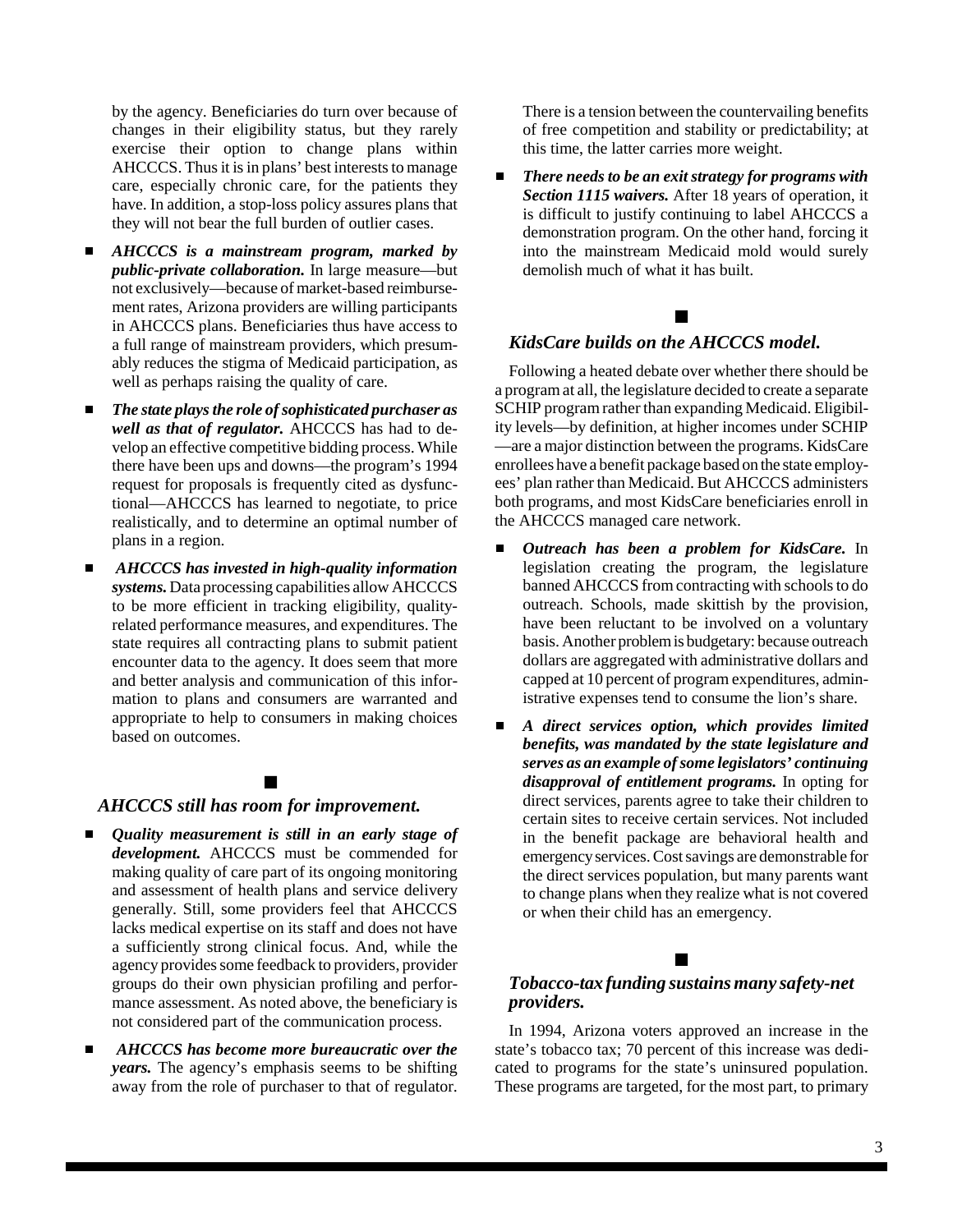care clinics. Community health centers, which already had the infrastructure in place to serve the indigent uninsured, appear to be functioning smoothly in cooperation with AHCCCS.

#### $\blacksquare$

#### *Delivery of behavioral health services, while fraught with problems, is being addressed.*

By statute, AHCCCS must contract with the Department of Health Services, which in turn contracts with regional behavioral health authorities, to provide mental health services to the Medicaid population.

- $\blacksquare$  *For purposes of both reimbursement and treatment, defining lines are difficult to draw.* For example, the same screening brain scan may indicate a diagnosis of early Alzheimer's disease or depression: Is this a physical or behavioral payment responsibility?
- $\blacksquare$  *There is considerable redundancy of services and poor communication between primary care physicians and behavioral health providers.* A demonstration program that took effect in October 1999 is an attempt to model a consultative relationship between primary and behavioral health providers in the management of certain conditions, such as attention deficit disorder and depression. Opinions are divided on its likelihood of success and resulting broad implementation.

#### $\blacksquare$

#### *There seem to be two favored approaches to allocating Medicaid resources.*

A state may choose, like California or Tennessee, to spread available resources thin, with broad eligibility and low reimbursement, or it may, like Arizona, provide comparatively generous reimbursement for the care of an extremely low-income population.

#### $\blacksquare$

#### *AHCCCS could not, as a package, be exported to other states, but its approaches, management modes, and processes are worth consideration by other programs.*

Much of what has molded AHCCCS is unique to its history, from the lack of an earlier program to a parsimonious legislature to particular leaders and champions. The same crucible cannot be created elsewhere. Moreover, governments have poor tolerance for gradual evolution and growing pains. However, AHCCCS's investment in systems and its long experience make it a rich resource for other programs.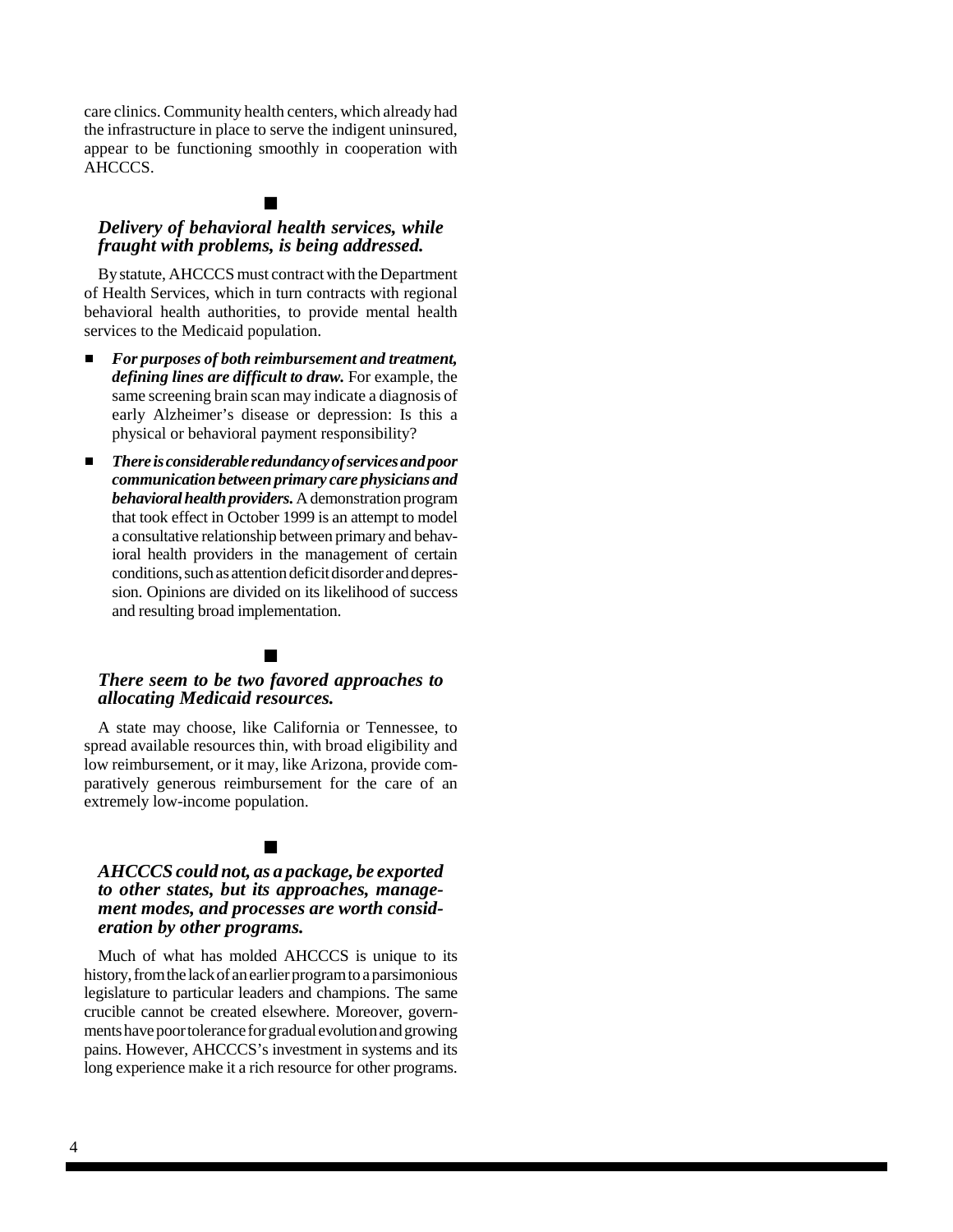## Agenda

#### **Tuesday, January 11, 2000**

3:30 pm Bus departure for Flinn Foundation *[Crowne Plaza, headquarters hotel]* 4:00 pm ORIENTATION TO ARIZONA, THE PHOENIX HEALTH MARKET, DEMOGRAPHICS, HISTORY *[Terrace Room, The Flinn Foundation]* **John W. Murphy,** *Executive Director,* The Flinn Foundation **Merlin K. DuVal, M.D.,** *Founding Dean,* College of Medicine, University of Arizona, and *Former U.S. Assistant Secretary for Health* **Jon B. Christianson, Ph.D.,** *James A. Hamilton Chair in Health Policy and Management,* Department of Healthcare Management, Carlson School of Management, University of Minnesota 5:30 pm Reception *[Great Hall, The Flinn Foundation]* Welcome

**Betsey Bayless,** *Secretary of State,* Arizona

#### **Wednesday, January 12, 2000**

| $8:00 \text{ am}$ | Breakfast available, followed by panel discussions [Pima Room, Crowne Plaza]                                                                                                               |
|-------------------|--------------------------------------------------------------------------------------------------------------------------------------------------------------------------------------------|
| $8:30 \text{ am}$ | ARIZONA HEALTH CARE COST CONTAINMENT SYSTEM (AHCCCS) OVERVIEW                                                                                                                              |
|                   | <b>Rep. Susan Gerard</b> (R-18), Arizona House of Representatives                                                                                                                          |
|                   | Donald F. Schaller, M.D., Board Chairman Emeritus, Schaller Anderson, Inc.                                                                                                                 |
|                   | Leonard J. Kirschner, M.D., M.P.H., Former Director, AHCCCS                                                                                                                                |
|                   | <b>Phyllis Biedess, Director, AHCCCS</b>                                                                                                                                                   |
|                   | • How has the program changed and evolved over its history? What major problems were encountered in<br>the program over the 17 years since the waiver program began?                       |
|                   | • How many Arizonans are enrolled in AHCCCS? What are the eligibility criteria?                                                                                                            |
|                   | What has been the nature of the interaction between the AHCCCS program and the legislature? Has the<br>relationship between the legislature and the program changed over time? If so, how? |
|                   | • How have relationships with providers evolved over the program's history? What impact have<br>providers had on the program?                                                              |
|                   | What relationship has AHCCCS had with health plans over its history? Has there been a different<br>П<br>experience with locally based health plans and national plans?                     |

When did the program firmly establish its presence? Was it early in the program's history or later? What accounted for that solidification?

#### 9:30 am 1115 WAIVERS/BBA

**Lynn Dunton,** *Assistant Director,* AHCCCS **Judith D. Moore,** *Senior Fellow,* National Health Policy Forum

■ What are Section 1115 Social Security Act demonstration waivers and how do they work? What are the state and federal roles in waivers?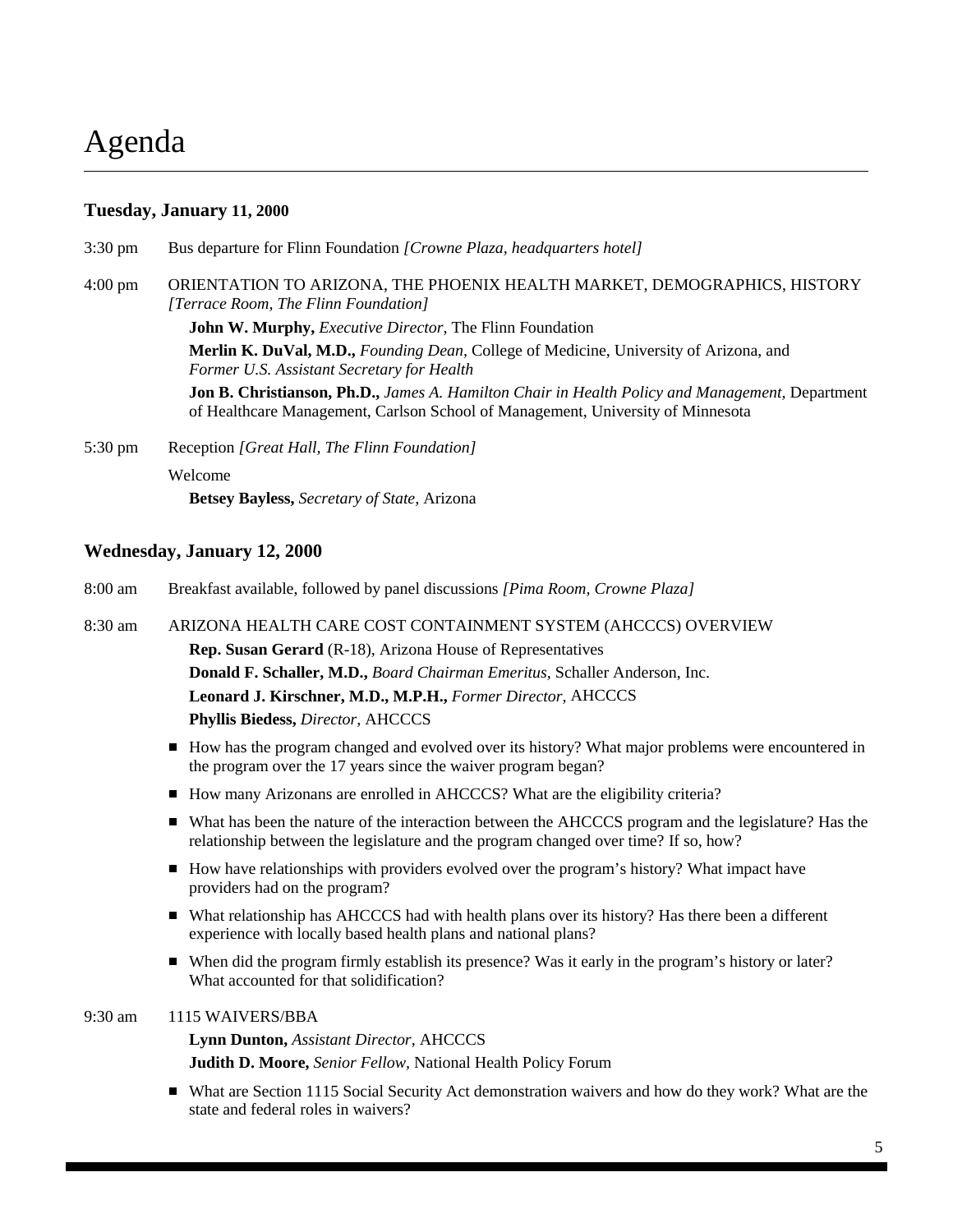- Why is AHCCCS still governed by an 1115 demonstration waiver after 18 years?
- How did BBA changes affect AHCCCS and other 1115 waivers?
- What requirements must the state meet because the AHCCCS program is run under an 1115 waiver? Does waiver status offer any particular protections for the state? Does it offer any safeguards for the federal government?

#### 10:00 am Break

#### 10:15 am COMPETITIVE BIDDING, CONTRACTING, AND PERFORMANCE MEASUREMENT

**Joseph P. Anderson,** *Chairman and Chief Executive Officer,* Schaller Anderson, Inc. **Richard Potter,** *Consultant,* William M. Mercer, Inc. **Branch McNeal,** *Deputy Director,* AHCCCS

- How has the competitive bidding and contracting process evolved since AHCCCS was first implemented?
- How does the agency establish the acceptable range of bids? What happens to plans whose bids come in below or above the range?
- In addition to price, what are the criteria by which bids are evaluated?
- How does AHCCCS measure plan performance? How are performance measures weighed in the bid evaluation process?
- How does AHCCCS determine the number of contracts to award in a given area? Once a contract is awarded, do plans have to resubmit bids annually? What has been the outcome of bid protests by plans that do not receive contracts?
- noon Lunch buffet

#### 12:15 pm KIDSCARE

**Diane Ross,** *Assistant Director,* Division of Member Services, AHCCCS **Peggy Stemmler, M.D.,** *Director,* Children's Health Policy Project, Children's Action Alliance **Debi Wells,** *Health Policy Advisor,* Office of the Governor

- How many children are currently being served, and what is the KidsCare program's goal for enrolling children over the next few years?
- What benefits does the Arizona KidsCare program provide? How is the KidsCare program structured? How does the program relate to AHCCCS?
- What problems were encountered in enacting the KidsCare legislation and in implementing the program?
- Is there any movement in the legislature to make changes in the program or to expand the number of children served by KidsCare?
- 1:15 pm Departure for Arizona Physicians IPA (APIPA) offices

#### 1:30 pm APIPA: OUTREACH AND ENROLLMENT, ENCOUNTER DATA, PHARMACY *[Executive Conference Room]*

**Michael Klimansky,** *Vice President of Operations and Chief Operating Officer,* APIPA **Robert Beauchamp, M.D.,** *Chief Medical Officer,* APIPA **Kathy Busby,** *Vice President of Government/Public Affairs and Regulatory Compliance,* APIPA **Joseph G. Gaudio,** *Chief Financial Officer, Western Region,* APIPA **Leonard I. Tamsky, M.D.,** *Senior Medical Director,* APIPA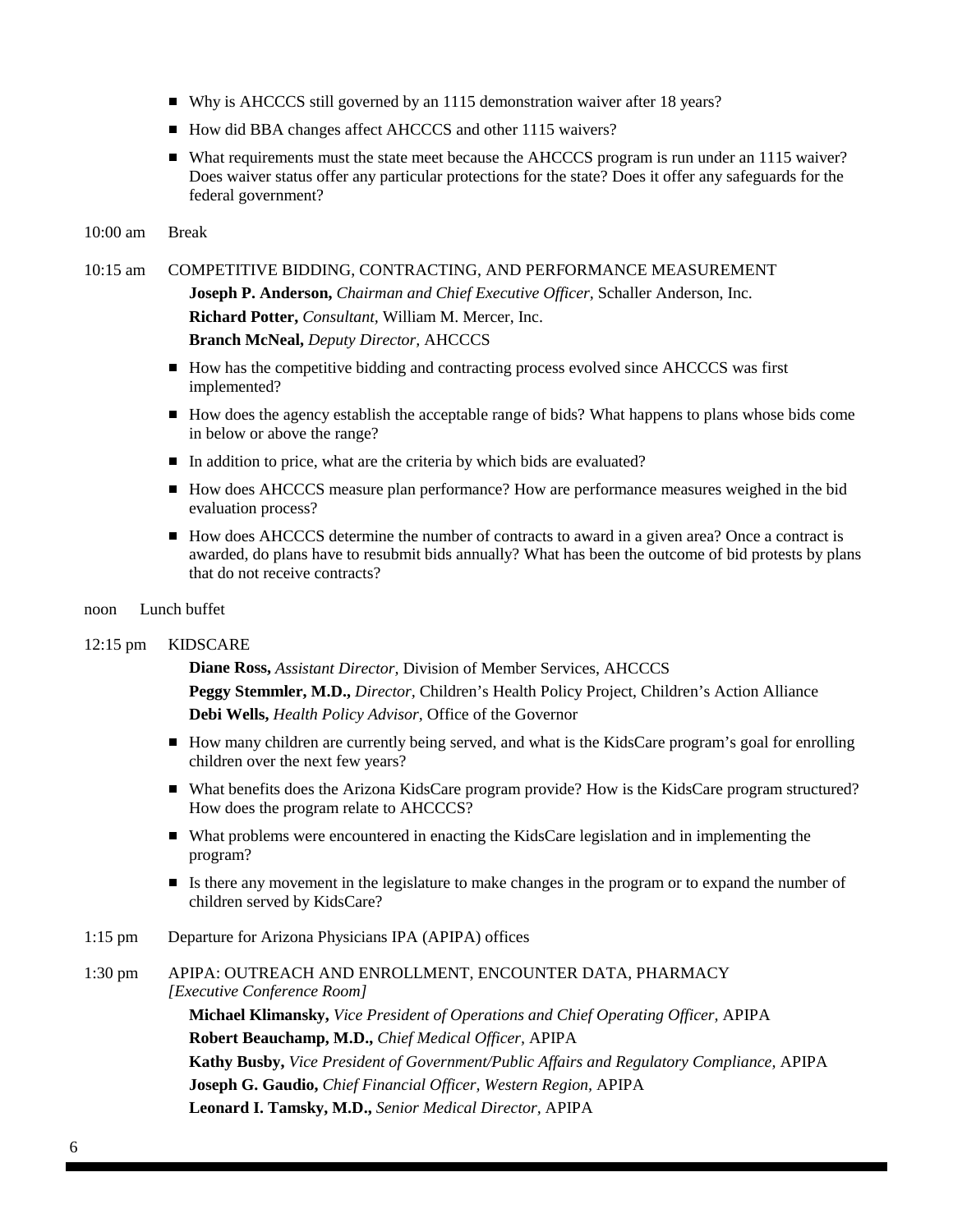- How does APIPA fit into the larger structures of UnitedHealth Group?
- What is the plan's enrollment profile?
- From a health plan perspective, what are AHCCCS's strengths and weaknesses?
- What types of outreach methods does APIPA employ to enroll eligible participants? Which are the most (and least) effective?
- What requirements does AHCCCS place on the plan to collect encounter data? Do the plan physicians receive feedback from AHCCCS on these data? How does APIPA use encounter data for internal purposes?
- What strategies does APIPA use to manage its pharmacy benefit for AHCCCS enrollees? What have been the trends in cost and utilization?
- How has APIPA's medical management model changed over time? Is it more restrictive or less restrictive?
- How does Medicaid managed care compare to arrangements with private purchasers? For example, how does oversight by the state government compare to that of private purchasers? How do benefit packages compare?
- 3:30 pm Departure for Arizona Health Care Cost Containment System offices
- 3:45 pm ARIZONA HEALTH CARE COST CONTAINMENT SYSTEM—QUESTIONS AND ANSWERS **Phyllis Biedess** (see title above) and staff

Tour of KidsCare enrollment center, informal discussion with AHCCCS director and staff

- 5:00 pm Bus departure for Crowne Plaza
- 6:30 pm Bus departure for dinner at Rustlers' Rooste

#### **Thursday, January 13, 2000**

7:30 am Breakfast available, followed by panel discussions *[Pima Room, Crowne Plaza]*

8:00 am SAFETY NET SERVICES TO THE UNINSURED POPULATION **Carol Kamin, Ph.D.,** *Chief Executive Officer* Children's Action Alliance **Robert Gomez,** *Executive Director,* El Rio Health Center **Mark S. Hillard,** *Chief Executive Officer,* Maricopa Integrated Health System

#### Respondents:

**Rep. Laura Knaperek** (R-27), Arizona House of Representatives **Rep. Andrew W. Nichols, M.D.,** (D-13), Arizona House of Representatives **Tony Leombruno,** *Benefits Consultant,* Phoenix Chamber of Commerce **Andrew Rinde,** *Executive Director,* Arizona Association of Community Health Centers

- What are the demographics characterizing uninsured Arizonans? What assistance programs may be available to them?
- What is the role of tobacco tax-funded state programs?
- What is Premium Sharing?
- What role does the private sector play in delivering care to the uninsured?
- Who are the primary providers of care to this population?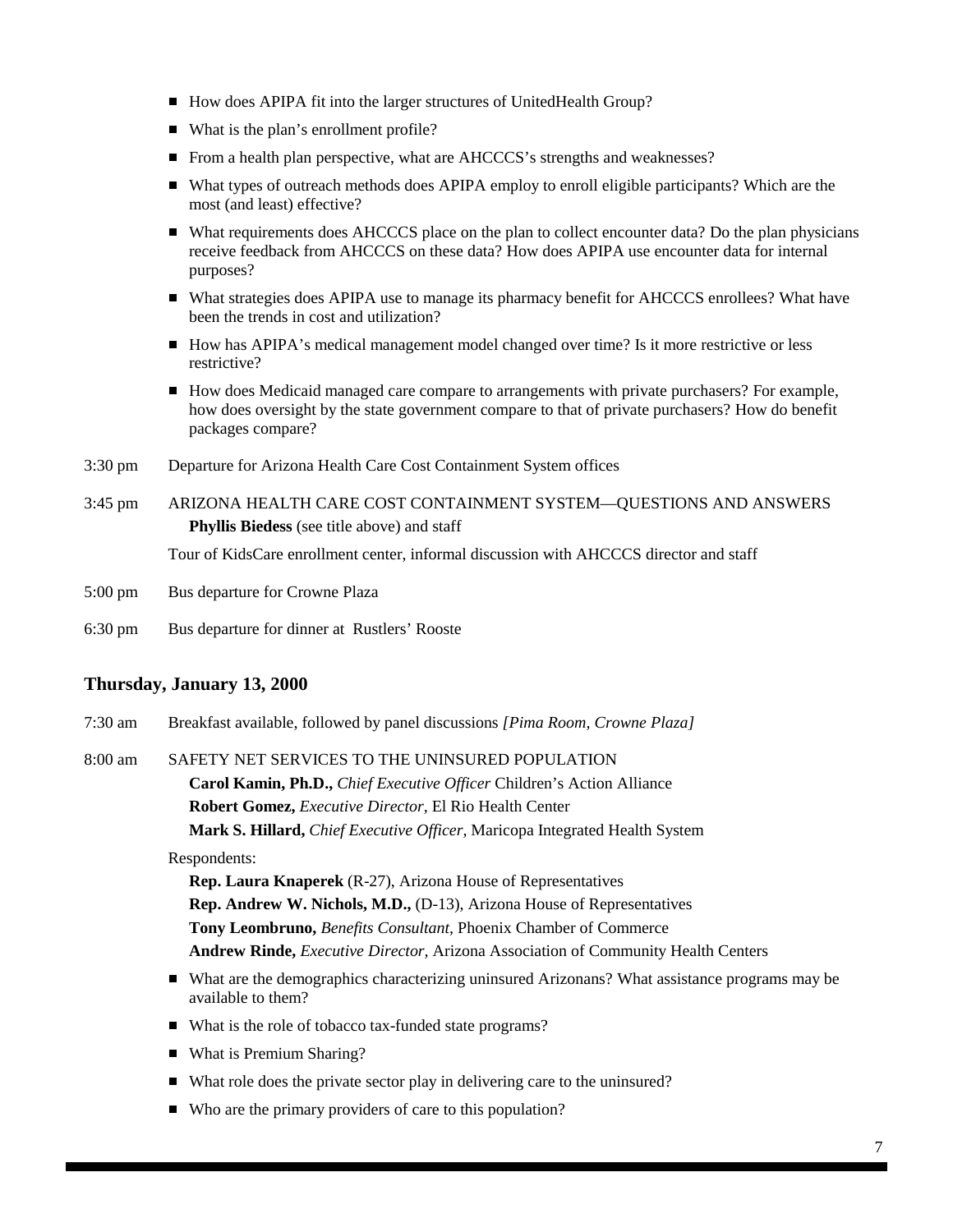#### 10:15 am BEHAVIORAL HEALTH

**Carol Smallwood,** *Deputy Assistant Director,* Division of Behavioral Health Services, Department of Health Services **Bonnie Marsh,** *Manager, Behavioral Health,* AHCCCS **Michael R. Zent, Ph.D.,** *Chief Executive Officer,* ValueOptions **Cheryl Collier Becker,** *Executive Director,* Mental Health Association of Arizona **Glenn Lippman, M.D.,** *Chair,* Department of Psychiatry, Maricopa Integrated Health System

- How are responsibilities for behavioral health care divided between AHCCCS and the Department of Health Services?
- What is the role of the regional behavioral health authorities? Has this changed over time?
- Is there a credentialing or other screening mechanism for provider participation?
- What are the lines of communication, referral, and coordination between primary care and behavioral health providers? Who determines when services are medically necessary?
- What efforts have been made to educate AHCCCS enrollees about these benefits?
- What was the court case *Arnold v. Sarn*, and what has its impact been on behavioral health services?
- 11:45 am Departure for Phoenix Memorial Hospital (PMH)
- 12:15 pm Lunch and presentation *[Board Room, Phoenix Memorial Hospital]*

#### PROVIDER PERSPECTIVE, SAFETY NET ISSUES

**Reginald M. Ballantyne III,** *President and Chief Executive Officer,* PMH Health Resources, Inc., and PMH staff

- Once a patient enters the emergency room or is admitted through other channels, what process does the hospital go through to determine insurance coverage? What if there is no coverage?
- In addition to the hospital, what other facilities and programs does PMH operate?
- What is the outlook for hospitals in Maricopa County? Is further consolidation likely?
- What is PMH's working relationship with AHCCCS? From the provider perspective, what are AHCCCs's strengths and weaknesses?
- 2:30 pm Departure for Mercy Care Plan offices

```
2:45 pm QUALITY AND BEHAVIORAL HEALTH ISSUES
[Basement Conference Room, Mercy Care Plan]
  Katherine J. Byrne, President and Chief Executive Officer, Mercy Care Plan
  C. J. Hindman II, M.D., Corporate Medical Director, Mercy Care Plan
```
- How does Mercy Care Plan fit into the larger structures of the Mercy Healthcare Group and Southwest Catholic Health Network?
- What is the plan's enrollment profile?
- From a health plan perspective, what are AHCCCS's strengths and weaknesses?
- What kinds of performance-measurement or quality-improvement data does AHCCCS require the plan to report? How is it used? Are benchmarks or comparisons reported back to the plan?
- What quality-related information is reported to consumers?
- What is Mercy Care's experience with behavioral health services?
- How does the plan handle enrollees eligible for both AHCCCS and Medicare?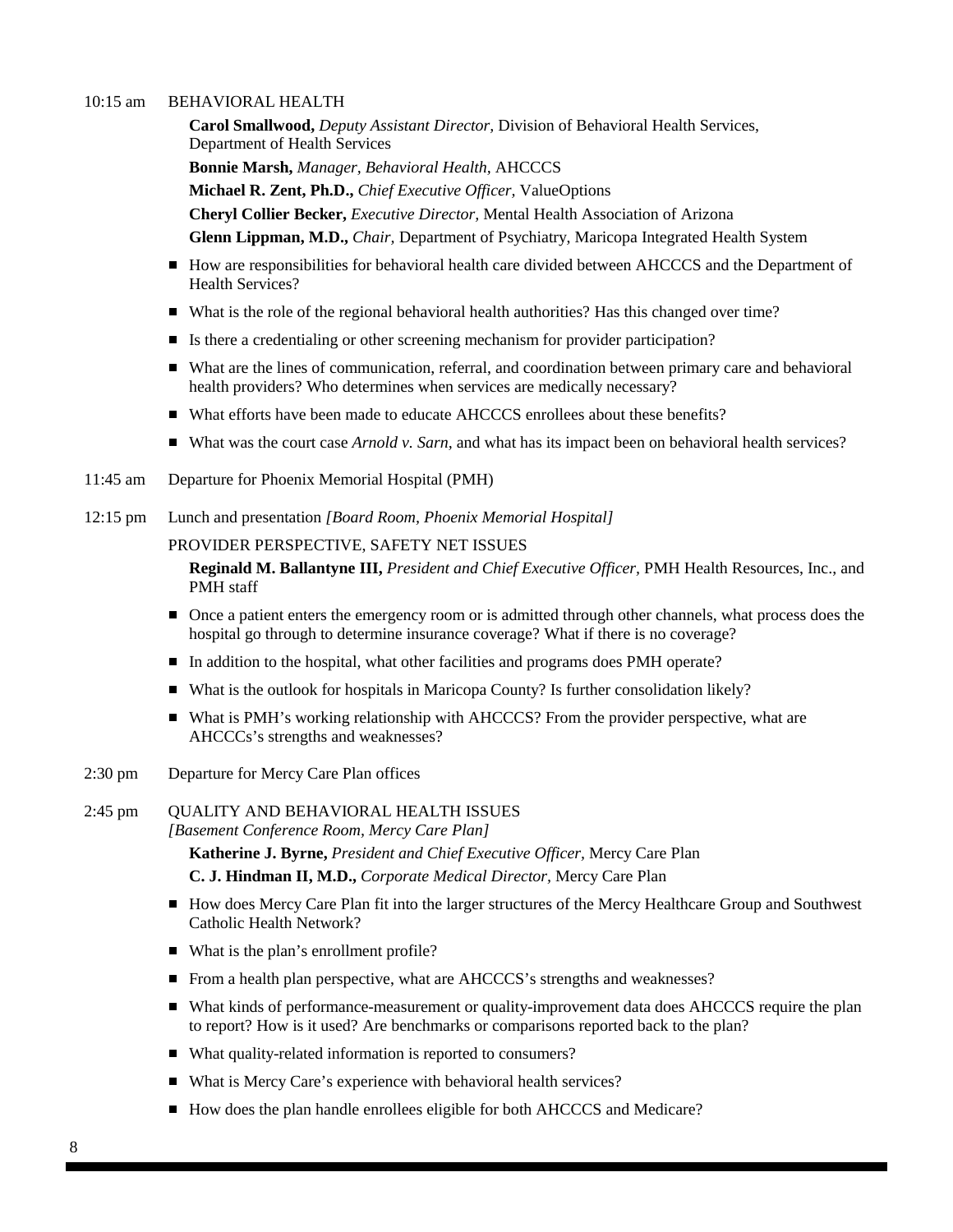- 4:45 pm Departure for Crowne Plaza
- 5:45 pm Bus departure for dinner at Desert Botanical Garden

#### **Friday, January 14, 2000**

8:30 am Breakfast available after checkout, followed by panel discussion *[Pima Room, Crowne Plaza]*

9:00 am MANAGED MEDICAID: NATIONAL LESSONS FROM AHCCCS **Phyllis Biedess** (see title above) **Joseph P. Anderson** (see title above) **Leonard J. Kirschner, M.D., M.P.H.** (see title above) **Jon B. Christianson, Ph.D.** (see title above)

- What are the AHCCCS lessons for other states considering or struggling with Medicaid managed care programs? Are there AHCCCS lessons for Medicare as well as Medicaid? What about lessons for private-sector purchasers? Has AHCCCS solved basic questions that confront administrators who seek to efficiently and effectively provide managed care services to a needy or infirm public population?
- What parts of AHCCCS are "exportable" and what parts are unique to Arizona?
- What features of AHCCCS have been critical to its success and viability?
- What challenges still confront AHCCCS ?
- 11:00 am Adjournment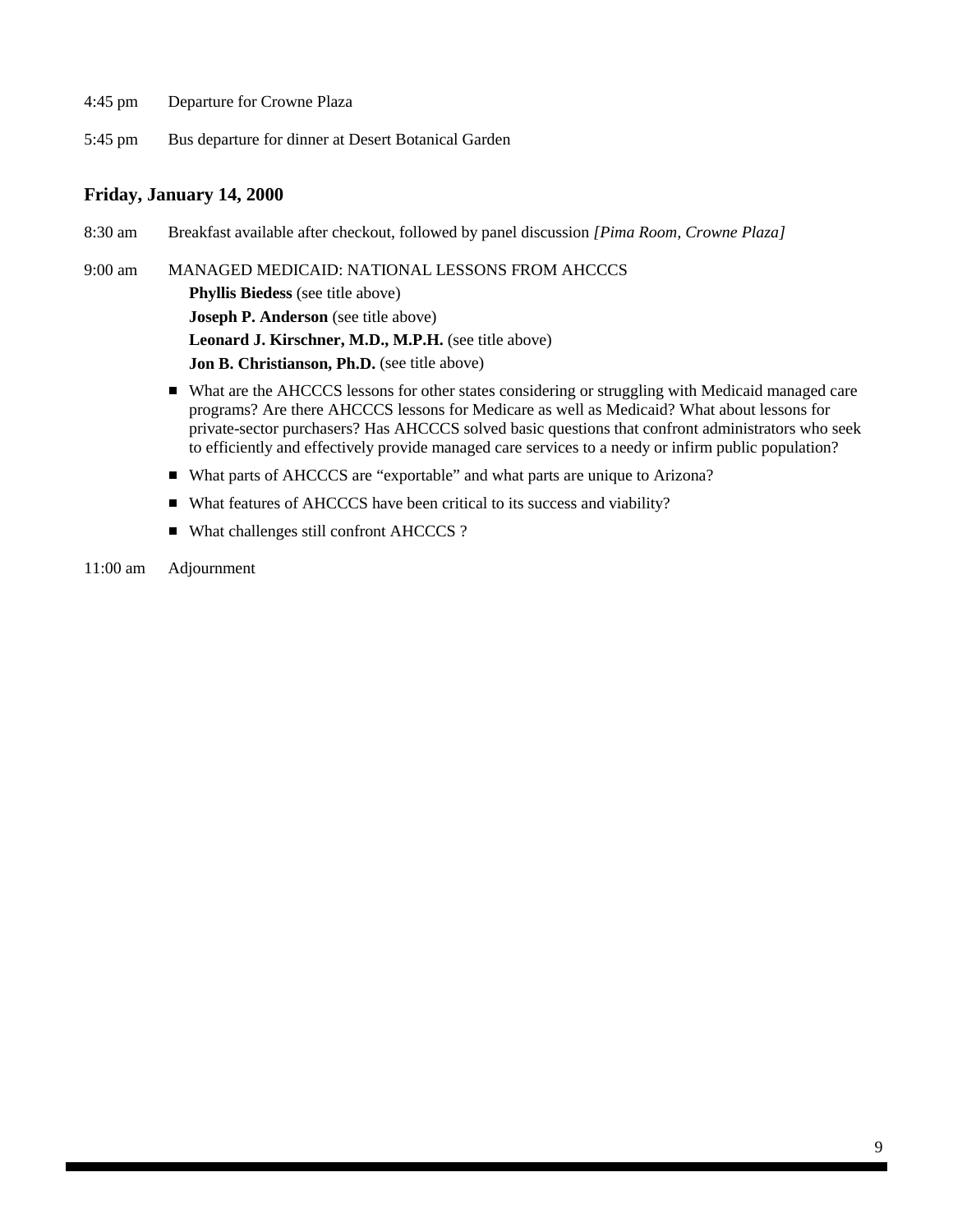## Federal and Foundation Participants

#### **Kathryn Allen**

*Associate Director* Health Financing and Public Health U.S. General Accounting Office

**Chris Bowlin** *Professional Staff Member* Committee on Education and the Workforce U.S. House of Representatives

#### **Kathleen Buto**

*Deputy Director* Center for Health Plans and Providers Health Care Financing Administration U.S. Department of Health and Human Services

**David Cade** *Deputy General Counsel* U.S. Department of Health and Human Services

#### **Kenneth Cohen**

*Senior Policy Coordinator* Office of the Executive Secretariat Office of the Secretary U.S. Department of Health and Human Services

**Debbie Curtis** *Legislative Director* Office of Rep. Pete Stark U.S. House of Representatives

#### **Amy Droskoski**

*Minority Counsel* Committee on Commerce U.S. House of Representatives

**Edward Grossman** *Assistant Counsel*

Legislative Counsel U.S. House of Representatives

**Jean Hearne** *Specialist in Social Legislation* Domestic Social Policy Division Congressional Research Service Library of Congress

**Marian Leonardo**

*Legislative Assistant* Office of Rep. Ed Pastor U.S. House of Representatives

**Jason Lee**

*Majority Counsel* Committee on Commerce U.S. House of Representatives

#### **Steven Lieberman**

*Executive Associate Director* Congressional Budget Office

#### **Kim Monk**

*Professional Staff Member* Committee on Health, Education, Labor and Pensions U.S. Senate

#### **Richard Price** *Health Section Head* Domestic Social Policy Division Congressional Research Service Library of Congress

#### **Rekha Ramesh**

*Analyst* Health and Resources Division Congressional Budget Office

#### **Michael Rothman**

*Senior Program Officer* Robert Wood Johnson Foundation

#### **Birgitte Santaella**

*Community Relations Specialist* Office of Rep. John Shadegg U.S. House of Representatives

**William J. Scanlon**

*Director* Health Financing and Public Health U.S. General Accounting Office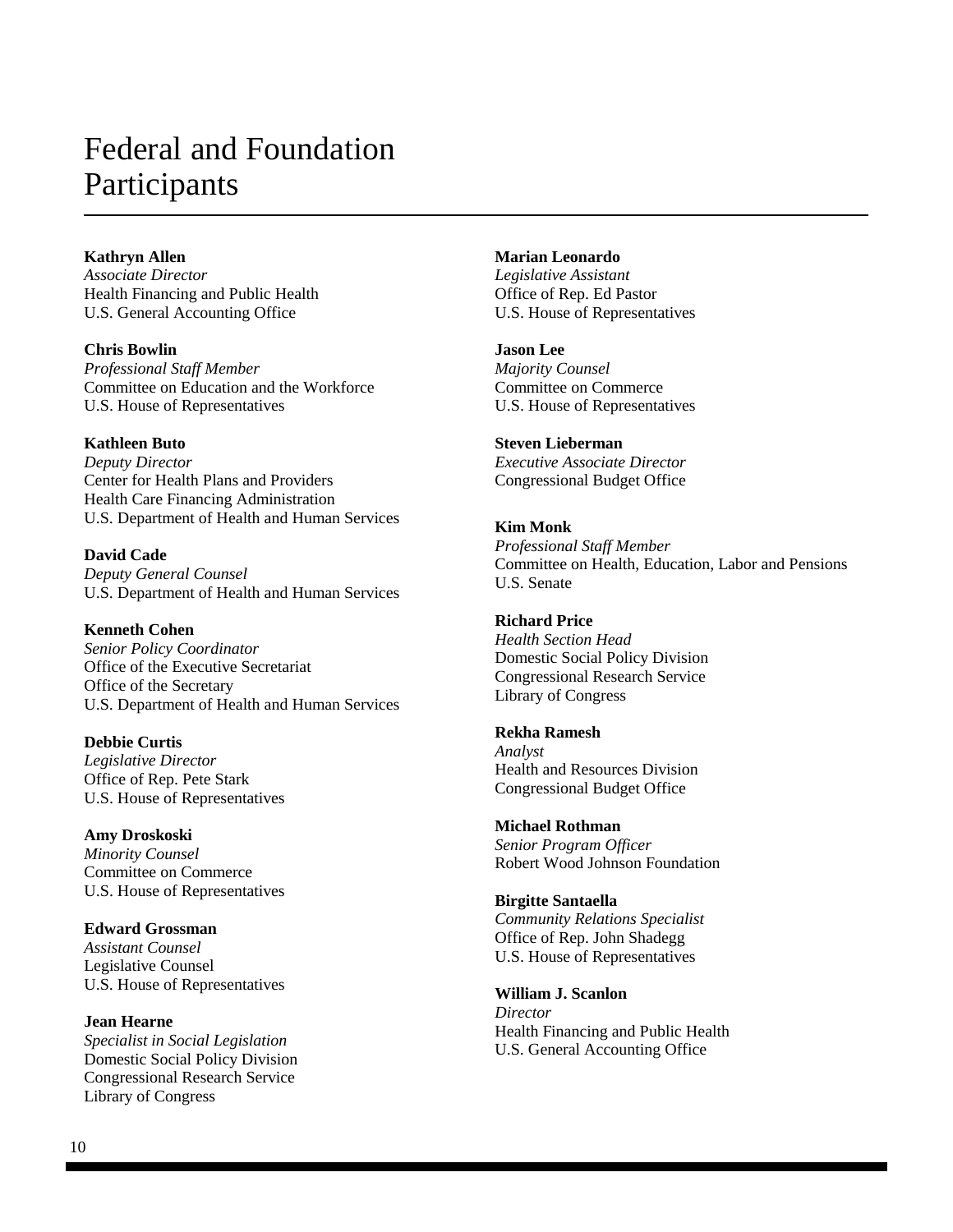## **NHPF Staff**

**Judith Miller Jones** *Director*

**Judith D. Moore** *Co-Director*

**Lisa Sprague** *Senior Research Associate*

**Nora Super Jones** *Senior Research Associate*

**Dagny Wolf** *Program Coordinator*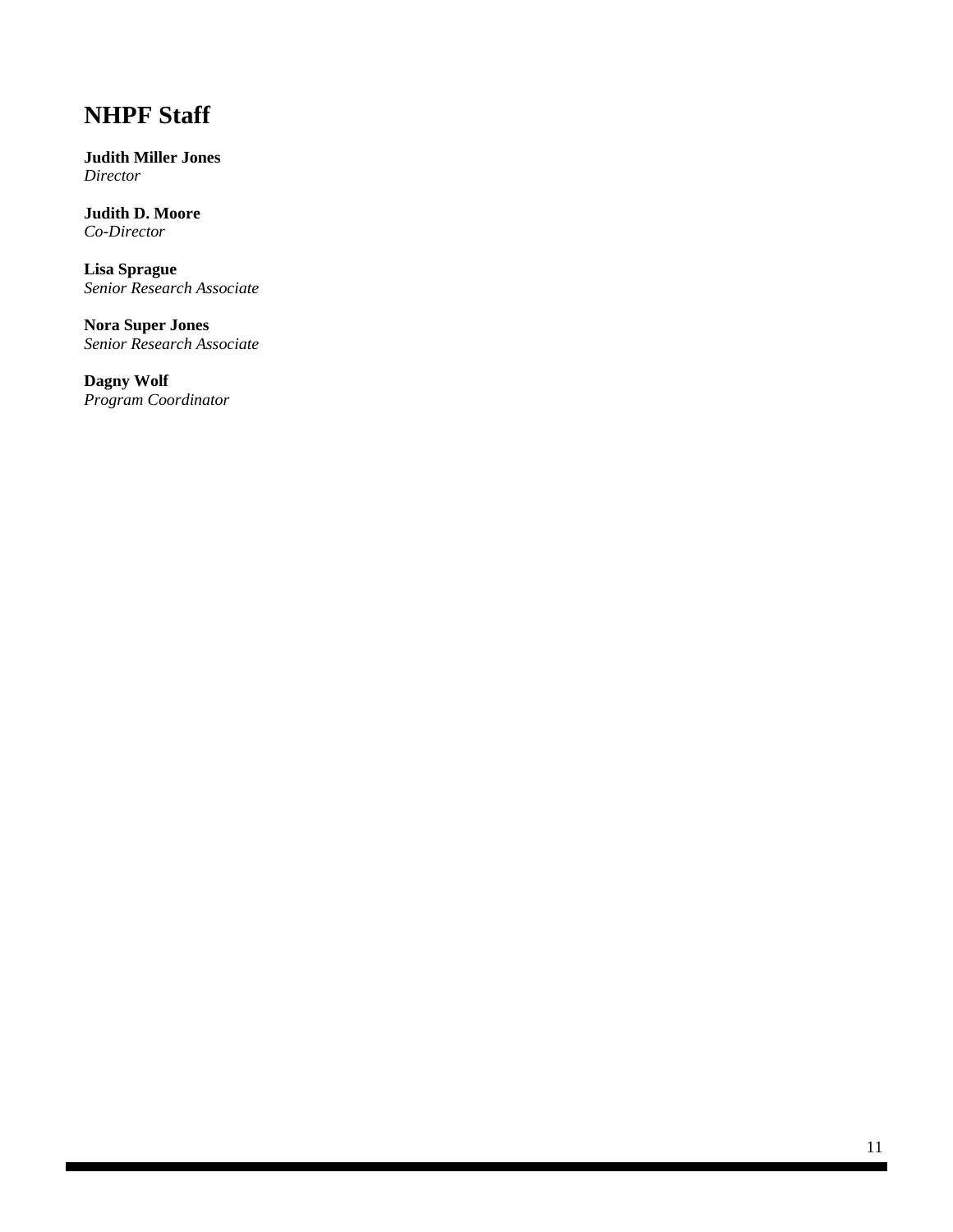## Biographical Sketches— Speakers and Panelists

**Joseph P. Anderson** is chairman and chief executive officer of Schaller Anderson, Inc. (SAI). Through an SAI management contract, he served from 1989 to 1997 as president and chief executive officer of Arizona Physicians IPA, Inc., Arizona's largest managed Medicaid plan. Currently, he provides oversight to the health plans managed by SAI in California, Oklahoma, Maryland, and Missouri. He is also chairman of the Maricopa County Area Advisory Committee for HCFA's Medicare Competitive Pricing Demonstration. Prior to forming SAI with Donald F. Schaller, M.D., in 1986, Mr. Anderson was deputy director of AHCCCS.

**Reginald M. Ballantyne III** is president and chief executive officer of PMH Health Resources, Inc., a system of hospital and ambulatory care, managed care services, medical office centers, senior citizen residential facilities, and other affiliated enterprises. Mr. Ballantyne has been with the Phoenix Memorial system (which has had a series of names) since 1973. He served as chairman of the American Hospital Association in 1997 and as speaker of the AHA House of Delegates in 1998.

**Betsey Bayless,** originally appointed secretary of state by Gov. Jane Dee Hull in 1997, was elected to that office in November 1998. Before resigning in order to take the oath as secretary of state, she was elected to two four-year terms on the Maricopa County Board of Supervisors, serving as chairman in 1992 and 1994 and as vice-chair in 1997. Earlier, she held several positions in Arizona state government, including director of the Department of Administration and acting director of the Department of Revenue.

**Robert F. Beauchamp, M.D.,** is chief medical officer of APIPA. He previously was strategic medical director for CIGNA. Dr. Beauchamp is a diplomate of the American College of Physician Executives and a fellow in the American Academy of Pediatrics. He served his internship and pediatric residency at the University of Colorado Medical Center.

**Cheryl Collier Becker** has been executive director of the Mental Health Association (MHA) of Arizona since 1987. Having started as a volunteer MHA board member in 1978, she has taken an active role in many of the changes in Arizona's mental health system, including the development of a children's mental health system, the redesign of the Maricopa County behavioral health system, and an increase in the state budget to over \$400 million from \$80 million. Ms. Becker chairs the Arizona Behavioral Health Coalition and serves on numerous boards and advisory panels.

**Phyllis Biedess,** a long-time health care professional in Arizona, was appointed AHCCCS director in April 1999. She had worked with the agency as director of provider management in 1983-84. Most recently, Ms. Biedess was president of American Centers for Health and Medicine in Phoenix, where she developed an integrative program blending eastern and western medicine. She also held positions as president and chief executive officer of Samaritan health plan and of Arizona Physicians IPA, Inc.

**Kathy Busby** is vice president of government/public affairs and regulatory compliance, having served with United HealthCare and legacy companies since 1992. She has held positions as general counsel, director of provider relations, and manager of regulatory affairs. Earlier, she was in the private practice of law for 11 years.

**Katherine J. Byrne** has been president and chief executive officer of Mercy Care Plan, an arm of Southwest Catholic Health Network (SWCHN), since 1987. She had previously been acting in that position, serving concurrently as vice president, outreach and ambulatory services, for Carondelet Health Services, Inc. (another SWCHN organization). Her background includes a variety of hospital and health planning positions in Arizona.

**Jon B. Christianson, Ph.D.,** is an economist with extensive research and teaching experience in the financing and delivery of medical care. He holds the James A. Hamilton Chair in Health Policy and Management in the Carlson School of Management at the University of Minnesota. He was the lead author of the Center for Studying Health System Change's *1999 Community Report* on health care in Phoenix.

**Lynn Dunton,** assistant director for AHCCCS's Office of Policy Analysis and Coordination, has worked in state government for 20 years. She was minority staff director for the House of Representatives for nine years and served as executive consultant to the Division of Developmental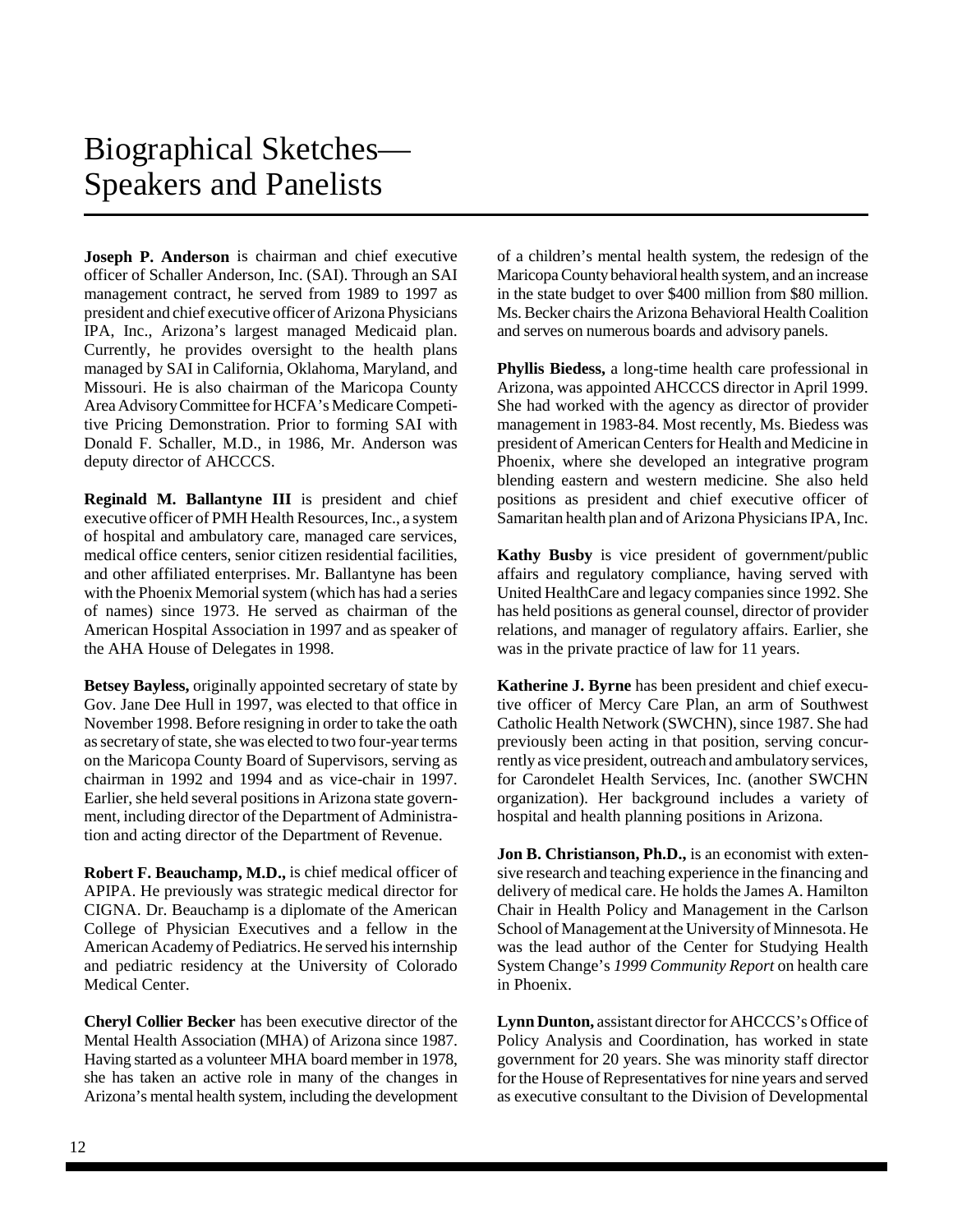Disabilities before joining AHCCCS nine years ago. In her current position, she prepares AHCCCS legislation, monitors state and federal legislation affecting the program, and serves as primary liaison with HCFA, the state legislature, and the Indian Health Service.

**Merlin K. DuVal, M.D.,** a board-certified surgeon, has long been a leading figure in health circles at both the state and national levels. In 1963, he established a medical college at the University of Arizona, and served as its founding dean. He was appointed assistant secretary for health in the Department of Health, Education, and Welfare in 1971, returning to Arizona in 1973 to take a position as the university's vice president for health sciences. Later, Dr. DuVal served as president of the National Center for Health Education and of Associated Hospital Systems and its successor organization, the American Healthcare Institute. He served for two years as senior vice president for medical affairs at the Samaritan Health Service, before retiring in 1990.

**Joseph G. Gaudio** is chief financial officer, western region, with APIPA; earlier, he held positions as audit manager, controller, and chief financial officer. Previously, he was an audit senior with Arthur Anderson & Co. Mr. Gaudio is a certified public accountant and a member of the American Institute of Certified Public Accountants and the Healthcare Financial Management Institute.

**Susan Gerard** is serving her fifth term as a state representative from north central Phoenix. She chairs the House Health Committee as well as serving on the Rules, Public Institutions, and Government Operations Committees. She has been active in the community for two decades as a member of health care task forces and educational foundations.

**Robert Gomez** has served as executive director of the El Rio Health Center since 1985. El Rio provides medical care to 60,000 active patients who are largely minority and low-income. Mr. Gomez is a past president of the National Association of Community Health Centers and its counterpart organization in Arizona, on whose board he still serves.

**Mark S. Hillard** is chief executive officer of Maricopa Integrated Health System (MIHS), a position to which he was promoted in 1998 after serving as the system's chief financial officer. MIHS is a \$650 million (revenues) system, with a teaching/tertiary hospital, 13 primary and specialty clinics, and four health plans. Earlier, he was chief financial officer at St. Luke's Health System (also in Phoenix).

**Clarence James (C. J.) Hindman II, M.D.,** has been corporate medical director for Mercy Care Plan since

1993. He served briefly in the same capacity for the developmental disability program in the Department of Economic Security. Earlier, he practiced as a pulmonologist, both in private practice and with managed care organizations.

**Carol Kamin, Ph.D.,** is the founding executive director of Children's Action Alliance, a private, nonprofit research and policy development organization that advocates on behalf of Arizona's children. She began her career in state government working for the Department of Economic Security in a variety of positions, including state administrator for the Administration for Children, Youth and Families. In 1986, Dr. Kamin was appointed by Gov. Bruce Babbitt to be the first director of the Governor's Office for Children.

**Leonard J. Kirschner, M.D., M.P.H.** is director of the Arizona Hospital and Healthcare Association. He was vice president, health care initiatives, with Electronic Data Systems (EDS) from 1993 to 1999. Dr. Kirschner was director of AHCCCS from 1987 to 1993. Earlier, he was medical director at Mercy Care Plan and Phoenix Health Plan, two major AHCCCS contractors. He served on active duty in the United States Air Force for 22 years, commanding four Air Force hospitals.

**Michael Klimansky** is vice president of operations and chief operating officer for APIPA, responsible for overseeing functions such as information systems, claims, and provider and customer relations, as well as coordinating health care delivery to 138,000 members in 13 Arizona counties. Earlier, he served as director of provider and regional network development. Prior to joining APIPA, Mr. Klimansky was a claims administrator with AHCCCS.

**Laura Knaperek** was elected to the Arizona House of Representatives in 1995; her committee assignments include the Health and Appropriations Committees. She is currently on a leave of absence from her position as executive director of the Arizona Consortium for Children with Chronic Illness.

**Tony Leombruno** is the general agent, founder, and president of L & A Services, Inc., a health and life insurance brokerage. He also serves as benefit consultant to the Greater Phoenix Chamber of Commerce. Mr. Leombruno is a recipient of the Health Underwriter Association's Distinguished Service and Achievement Award.

**Glenn Lippman, M.D.,** a board-certified psychiatrist and a fellow of the American Psychiatric Association, is chair of the Department of Psychiatry in the Maricopa Integrated Health System. He has held numerous clinical and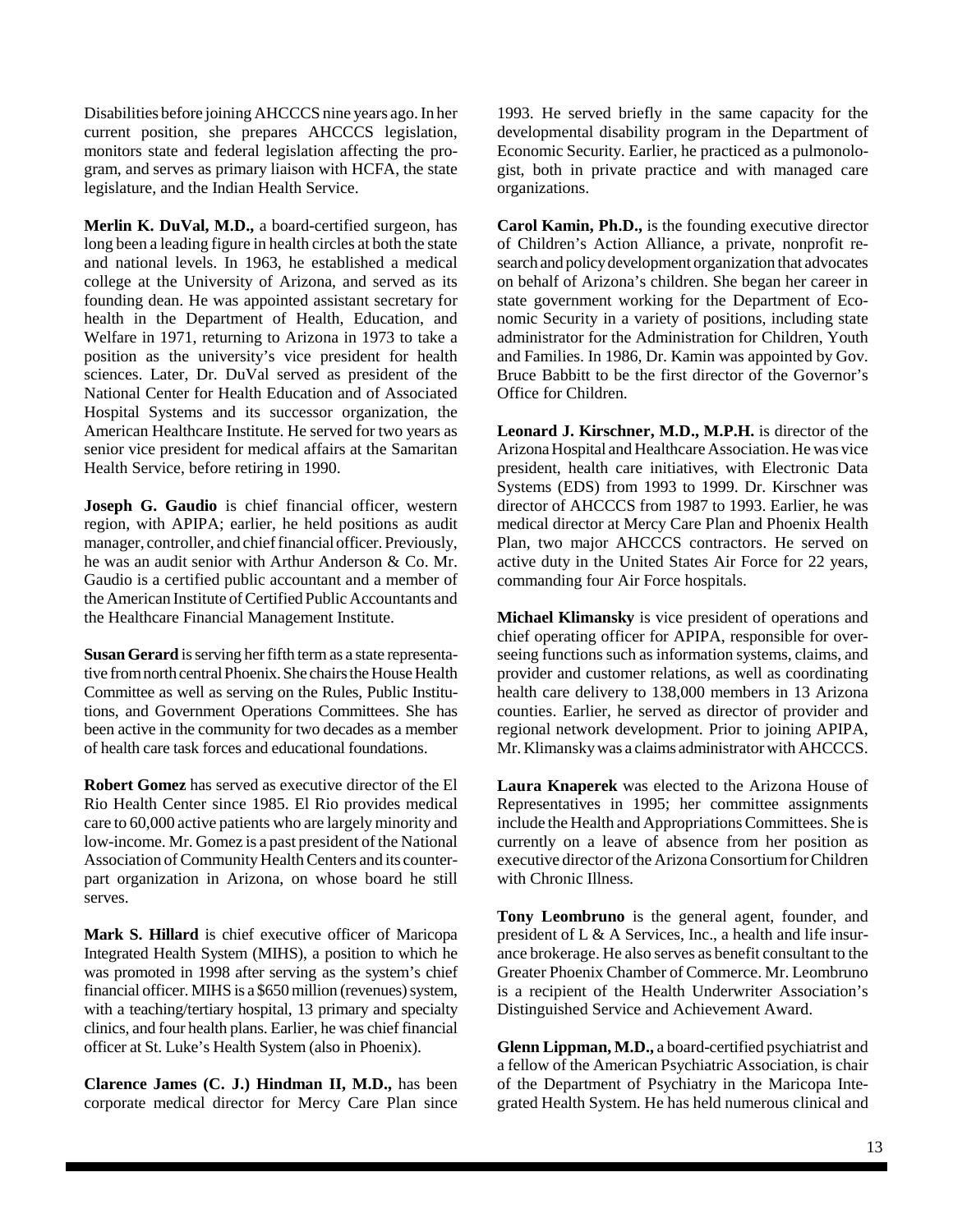administrative positions in Arizona and Washington State, including four years as superintendent of the Arizona state hospital and medical director for the state's Division of Behavioral Health.

**Bonnie Marsh** is manager, behavioral health, in AHCCCS's Office of Managed Care. She came to the agency in 1996 after serving in a variety of positions (including director of nursing services and director of member services, grievance, and appeals) with COM-CARE. She had earlier experience with hospital-based behavioral health programs. Ms. Marsh began her career as an R.N., gradually taking on larger coordination and management roles.

**Branch McNeal,** a certified public accountant who has worked in financial and executive management positions within AHCCCS since 1992, was appointed the agency's deputy director in August 1999. In addition to overseeing the agency's "delivery system" divisions, which deal with contractors and members, he oversees the Premium Sharing Program, the HealthCare Group program for small business, and the Office of Provider Integrity. Previously, he served as assistant director of the AHCCCS Office of Managed Care.

**Judith D. Moore** is a senior fellow at the National Health Policy Forum, where she specializes in work related to the health needs of uninsured, poor, and vulnerable persons. Prior to joining the Forum in September 1998, Ms. Moore was a long-time federal employee in the legislative and executive branches of government. At the Health Care Financing Administration, she directed the Medicaid program and the Office of Legislation and Congressional Affairs, as well as serving as special assistant to two administrators. Earlier, she held positions with the Public Health Service, Food and Drug Administration, Agency for Health Care Policy and Research, and the Prospective Payment Assessment Commission.

**John W. Murphy** is executive director of the Flinn Foundation, one of Arizona's largest private grant-making foundations. Prior to taking this position in 1981, he was a program officer with the Robert Wood Johnson Foundation. Mr. Murphy is a past chairman of Grantmakers in Health.

**Andrew W. Nichols, M.D., M.P.H.** is a state representative from Tucson. He has been a member of the Health Committee since 1993. Dr. Nichols also is director of the Rural Health Office at the University of Arizona, serves as chair of public health services for the Arizona-Mexico Commission, and teaches family and community medicine at the university's College of Medicine. In the late 1970s,

Dr. Nichols was a Robert Wood Johnson Health Policy Fellow at the Institute of Medicine in Washington, D.C.

**Richard Potter** is a consultant in the Phoenix office of William M. Mercer, Inc. He joined the firm in 1998 in the government health care practice. Previously, Mr. Potter was deputy director of AHCCCS, responsible for directing daily operations, strategic planning, and implementation of major health care delivery programs. He also served AHCCCS as assistant director and financial manager. Before joining AHCCCS, Mr. Potter was a senior audit manager with KPMG Peat Marwick in Los Angeles.

**Andrew Rinde** is executive director of the Arizona Association of Community Health Centers (AACHC), a position he has held since 1989. He has more than 30 years' experience in the health care industry as hospital administrator, health care executive, and senior management consultant. Prior to joining AACHC, he was for four years president of Rinde Enterprises, a Phoenix health care management consulting firm. Earlier, he served nine years in various management positions with the St. Luke's Health System.

**Diane Ross** is assistant director of AHCCCS's Division of Member Services. She joined the agency in 1987, serving as financial eligibility manager during the design and implementation of the Arizona Long Term Care System. Earlier, Ms. Ross spent 30 years working with state and federal welfare programs in Missouri and Arizona.

**Donald F. Schaller, M.D.,** is the former chairman and president of Schaller Anderson, Inc., and a leading authority on managed care delivery systems. Under an SAI contract, he was senior vice president for managed care programs for Samaritan Health. Prior to forming SAI, Dr. Schaller was director of AHCCCS. He co-founded one of Arizona's first HMOs and later served as senior vice president and medical director for CIGNA health plan. Dr. Schaller served for five years on the board of directors of the National Committee for Quality Assurance.

**Carol Smallwood** joined the Arizona Department of Health Services Division of Behavioral Health Services in June 1998 as the deputy assistant director. She previously served as director of operations for four AHCCCS health plans and as a health care analyst on the minority staff of the House of Representatives.

**Peggy Stemmler, M.D.,** is senior program associate in health policy at the Children's Action Alliance (CAA). She directs Arizona's Covering Kids project, funded by the Robert Wood Johnson Foundation. After completing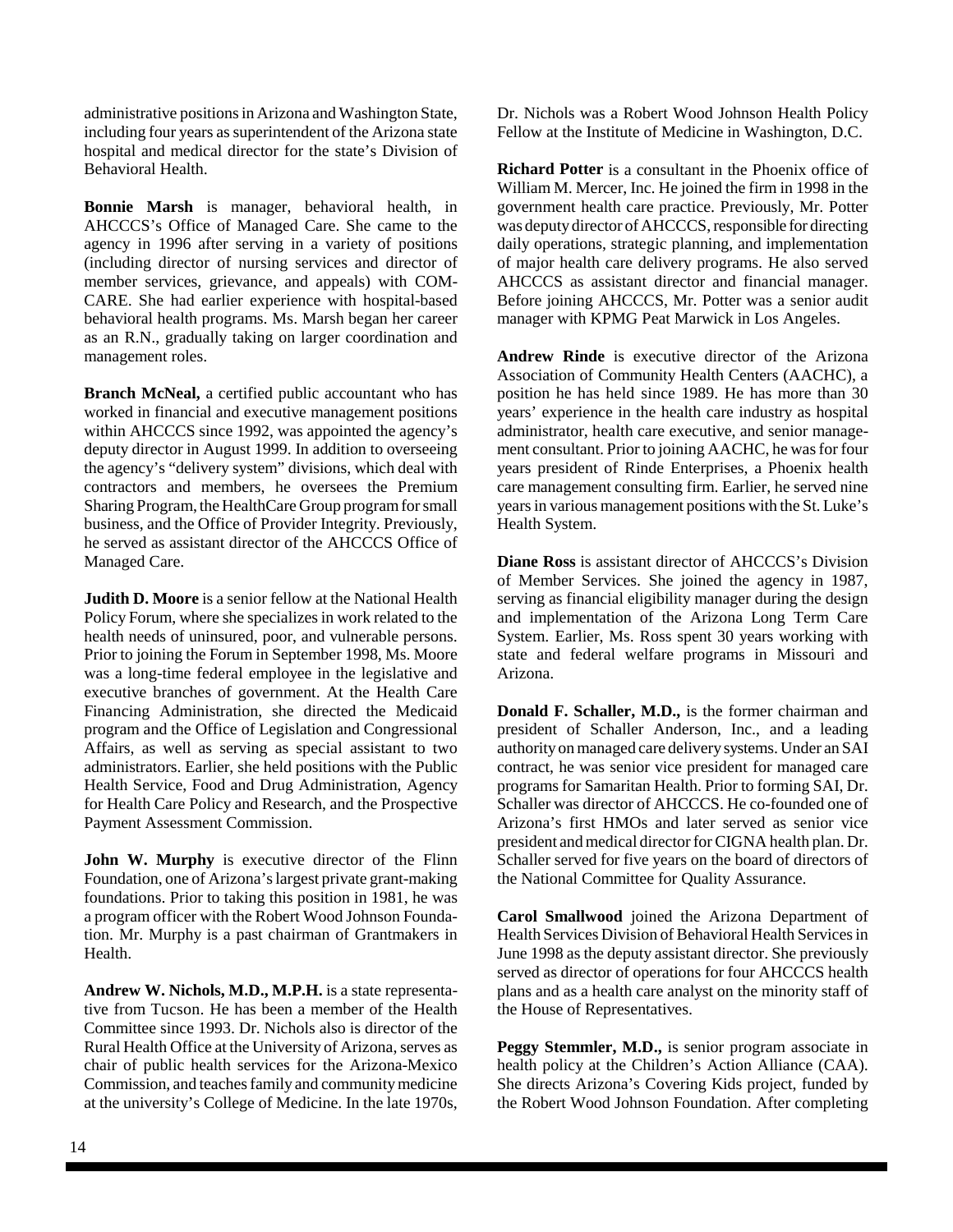her pediatric and chief residencies, Dr. Stemmler spent three years as a consultant to the Philadelphia Department of Public Health, Office of Maternal and Child Health. Upon moving to Arizona, she practiced at the Maricopa County Medical Center before joining CAA in early 1998.

**Leonard I. Tamsky, M.D.,** has been a medical director with APIPA for four years, serving as senior medical director for the last three. Prior to joining APIPA, he spent 21 years with the Maricopa County Health System, the last six as chief medical officer. Dr. Tamsky completed his residency in internal medicine at the U.S. Public Health Service Hospital in San Francisco.

**Debi Wells** is the health policy advisor to Gov. Jane Dee Hull, responsible for overseeing policy issues related to the Department of Health Services and AHCCCS. Previously, she was for nine years the executive administrator of AHCCCS's policy office. Her past experience also includes working with the legislature and state agencies in Michigan.

**Michael R. Zent, Ph.D.,** is chief executive officer of ValueOptions, the Maricopa County Regional Behavioral Health Authority (RHBA). Under a risk- and performancebased contract with the Arizona Department of Health Services, ValueOptions manages care for over 300,000 Medicaid-eligible individuals, disbursing approximately \$180 million in Medicaid and other state and federal funds for mental health. Dr. Zent previously was chief executive officer for Southeastern Arizona Behavioral Health Services, the RHBA for Pima County (Tucson) and four southeastern counties. Earlier, he had experience managing behavioral health programs and operations for the Department of Health Services.